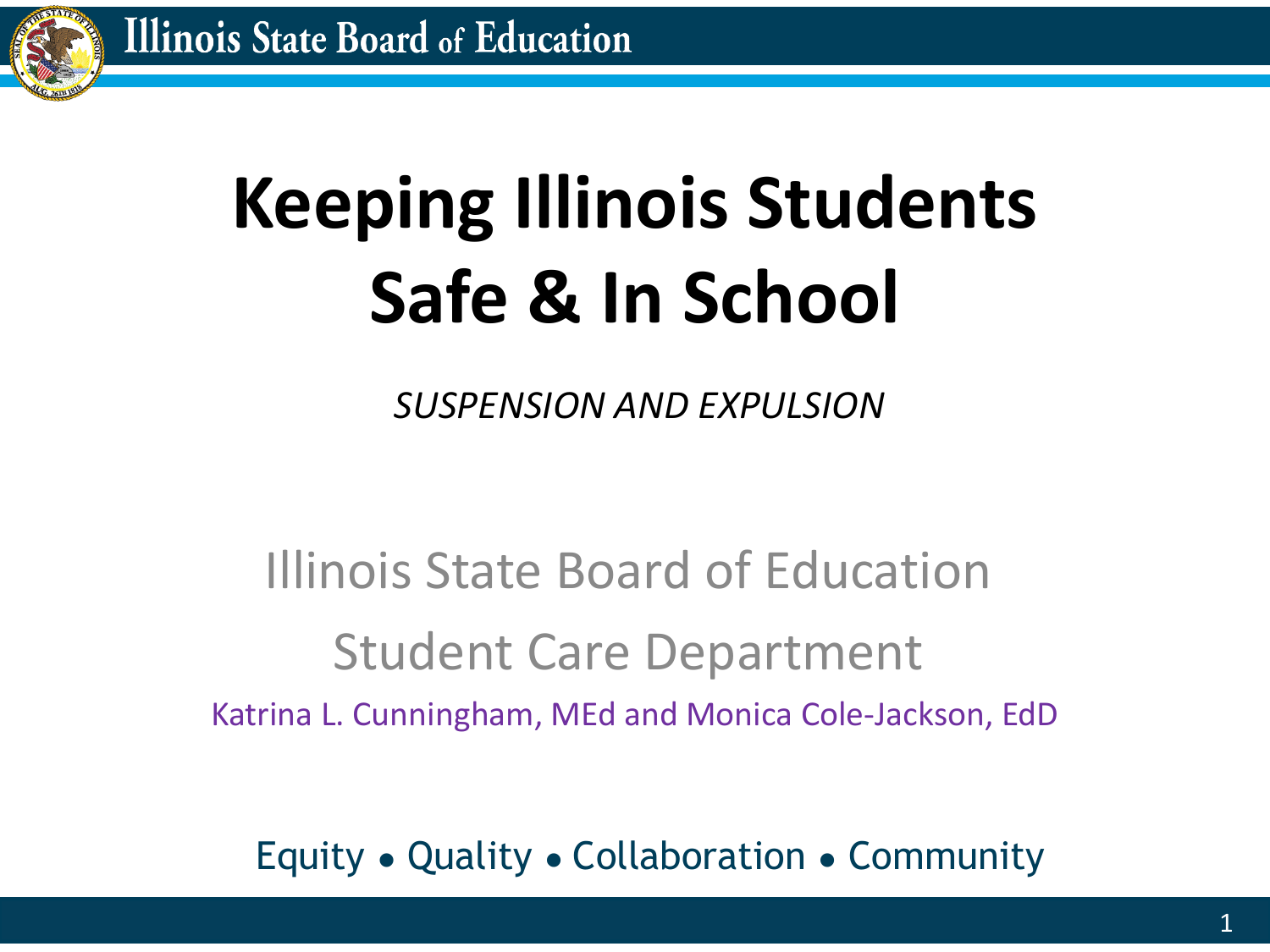

## **Illinois Strategic Plan**

Illinois has an urgent and collective responsibility to:

- Achieve educational equity
- Ensure that all policies, programs, and practices affirm the strengths that each and every child brings within their diverse backgrounds and life experiences
- Deliver the comprehensive supports, programs, and educational opportunities that students need to succeed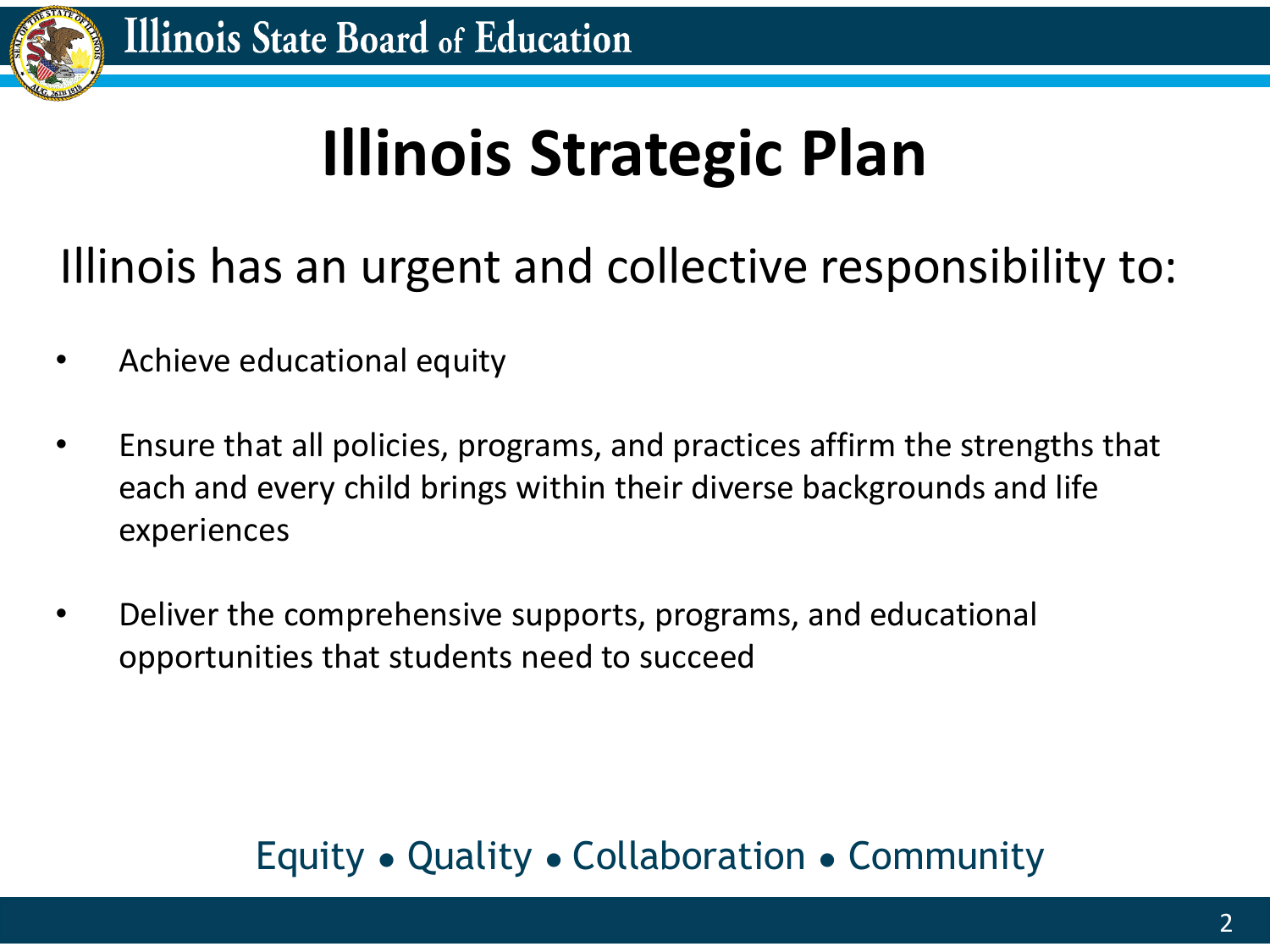### **Student Safe & Healthy Climate**

Overseeing the STOP **School Violence Grant.** which

provides mental health first aid training to educators, families, and others to support adolescents experiencing trauma, struggling with addiction, or dealing with a crisis..

**Building the community** partnership pilot program to

help districts work with community partners to address all factors impacting student learning conditions with a focus on student health and well-being.

Facilitating the 21st CCLC to

support after-school academic and youth literacy and educational programming for **Monitoring school environments** by administering the 5Essentials and Youth Risk Behavior surveys.

Partnering with the School **Safety Task Force to improve** school safety and student wellness.

**Partnering with organizations** to support student health

through the Student Health Advisory Committee, the Illinois Suicide Prevention Alliance, the Illinois Opioid ResponseAdvisory Committee, and the Illinois Children's Mental Health Partnership.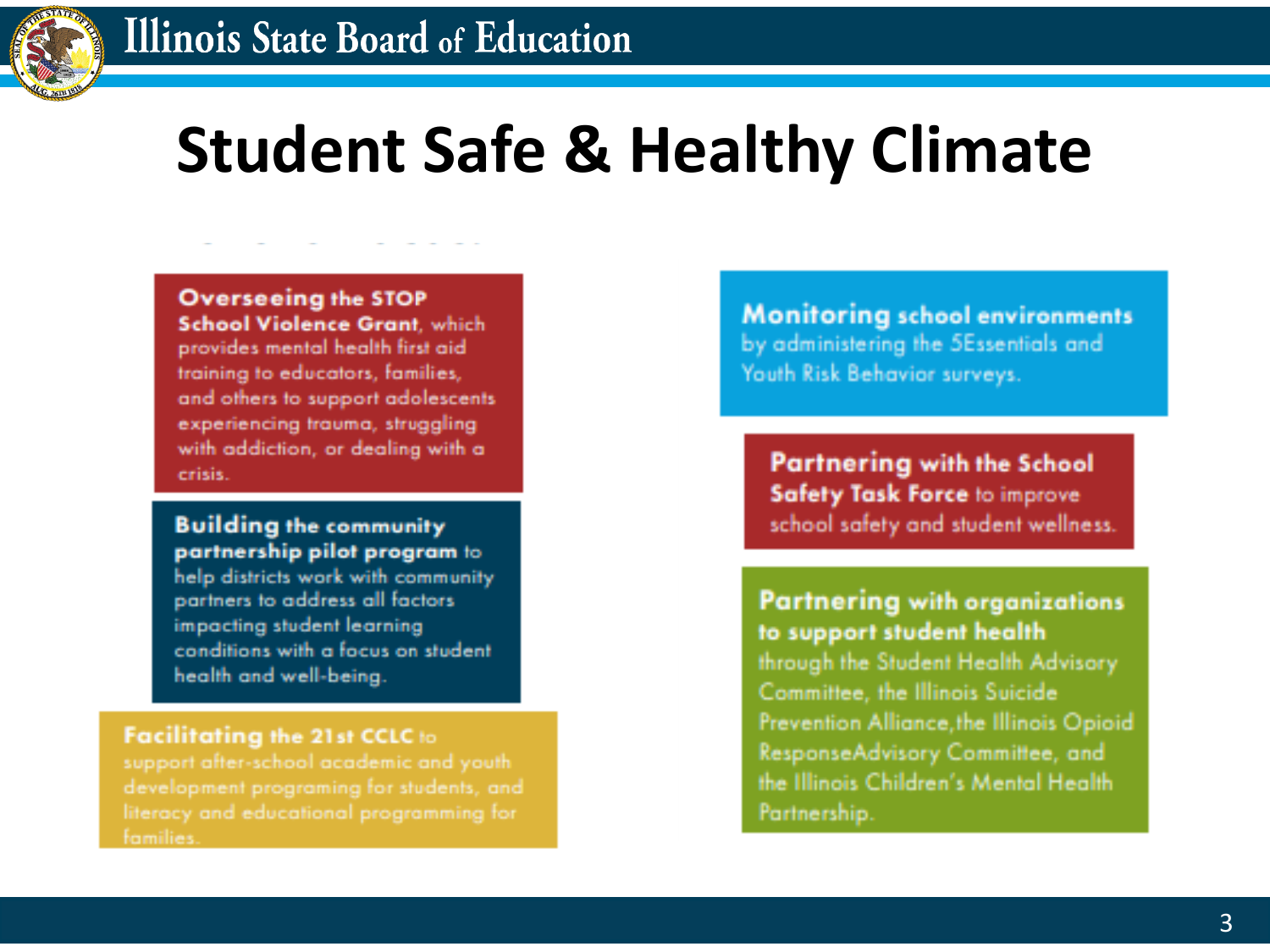

### **Strategic Plan 2.1.2**

### **BACKGROUND**

**Priority 1:** Student Well-Being | All schools and their respective programs will be equipped with the tools and resources needed to create safe and healthy learning environments for every student.

ISBE's efforts regarding family engagement, student wellness, and safety are critical to the continued success of the state's students, especially in recovering from the traumatic effect of the COVID-19 pandemic.

Most of ISBE's current student wellness and safety efforts have evolved over the past decade and support community-based partnerships to address social and emotional learning (SEL) needs. ISBE is poised to provide statewide training on social and emotional learning, behavioral interventions, and trauma-informed care by leveraging federal programs, such as Student, Teachers, and Officers Preventing (STOP) School Violence;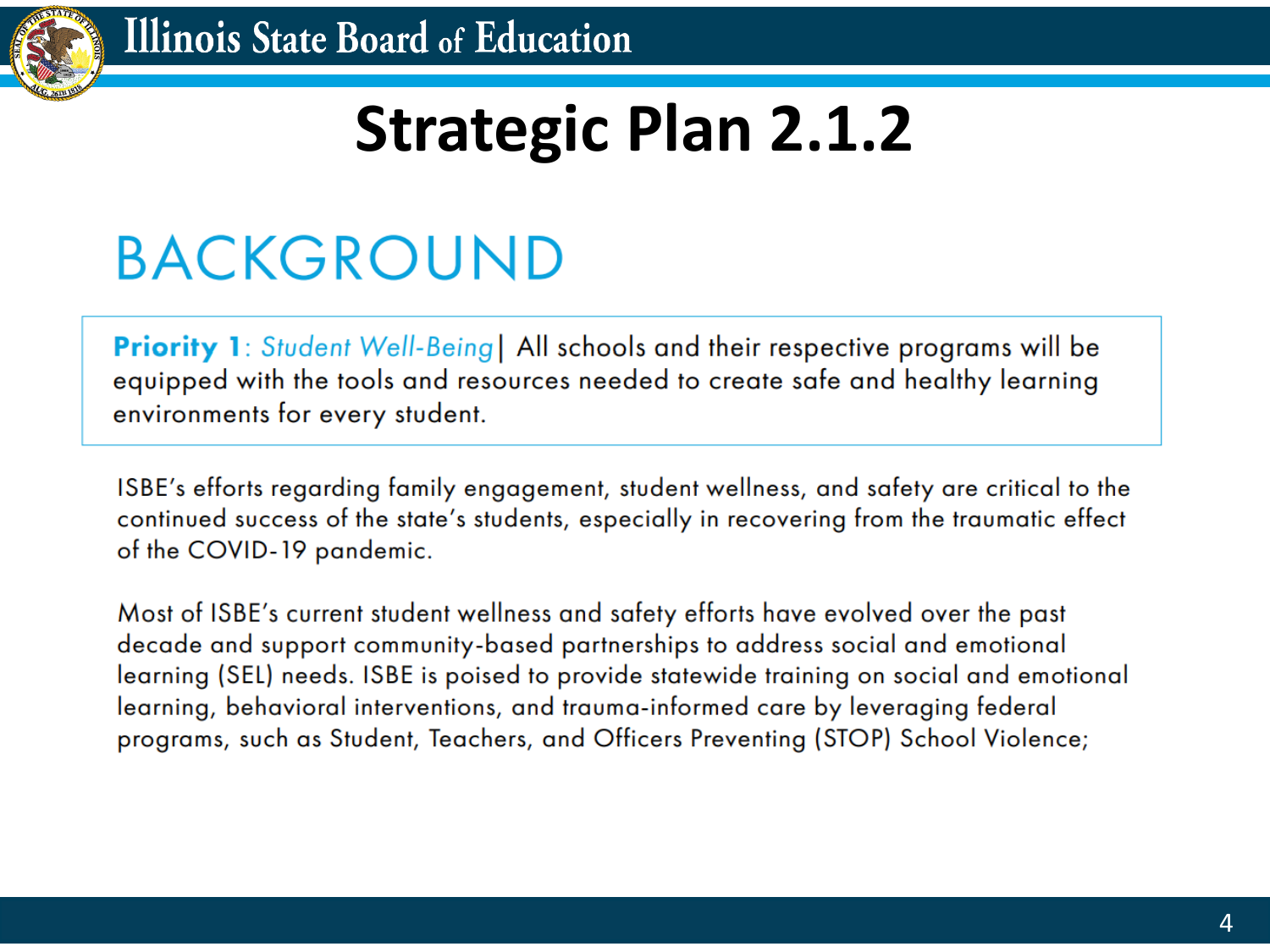

•

### **Strategic Plan 2.1.2**

 $2.1.2$ **Support** district implementation of policy and guidance to promote students' safety and wellbeing, including non-discrimination and inclusion.

#### By end of the 2020-21 school year

ISBE will provide model policies and revise guidance on safety and well-being to include non-discrimination and inclusive practices.

#### By end of the 2021-22 school year

There will be a 5 percentage point reduction in suspensions and expulsions of students of color.

#### By end of the 2022-23 school year

There will be an additional 5 percentage point reduction in suspensions and expulsions of students of color.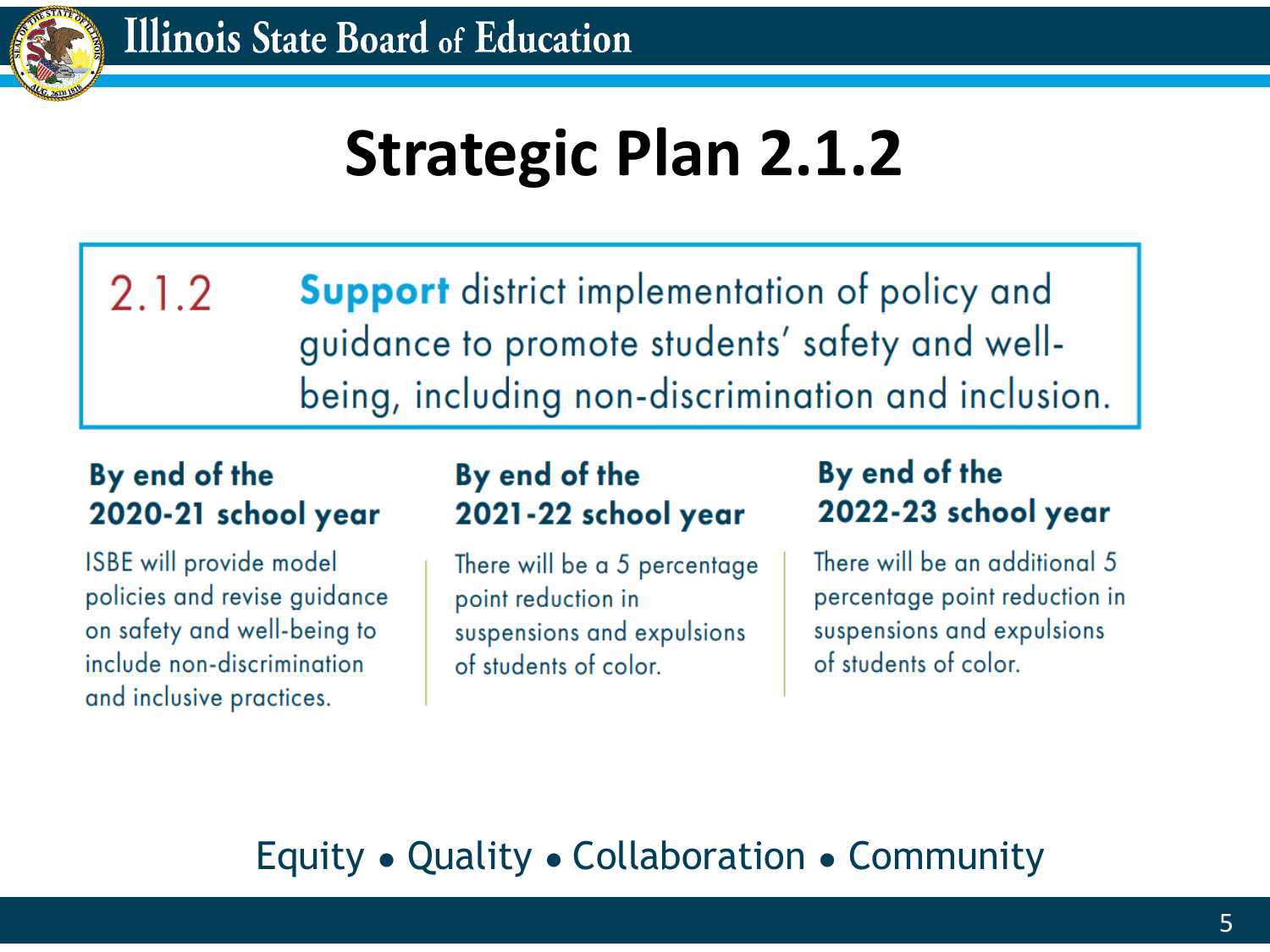

### **National Statistical Data**

- Preschool children of color are suspended 3.6 times more than white children
- K-12 students of color are suspended 3.8 times more than white students
- Disability Students are twice as likely to be suspended more than students without disabilities

[2016-WHITE HOUSE REPORT: The Continuing Need To Rethink Discipline | whitehouse.gov \(archives.gov\)](https://obamawhitehouse.archives.gov/the-press-office/2016/12/09/white-house-report-continuing-need-rethink-discipline)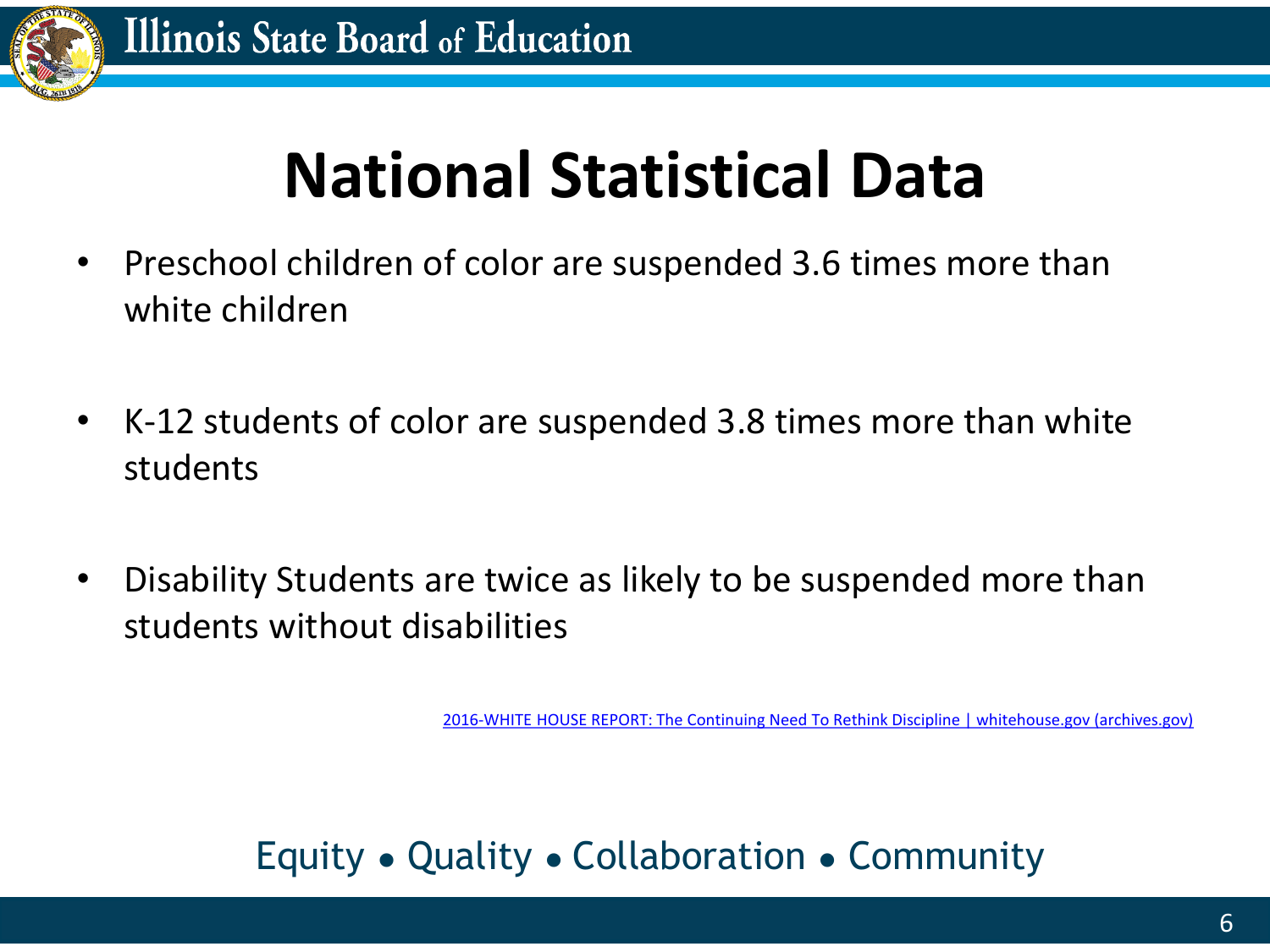

### **Illinois Statistical Data**

| <b>School Year</b> | <b>Discipline Action</b> | <b>Total Student</b><br><b>Discipline</b><br><b>Count</b> | <b>Student of</b><br><b>Color</b><br><b>Discipline</b><br><b>Count</b> | <b>Student of</b><br>Color % Of<br><b>Total</b><br><b>Discipline</b> |
|--------------------|--------------------------|-----------------------------------------------------------|------------------------------------------------------------------------|----------------------------------------------------------------------|
| 2018               | Expulsion                | 593                                                       | 404                                                                    | 68%                                                                  |
| 2018               | Suspension               | 287,454                                                   | 208,857                                                                | 72%                                                                  |
| 2019               | Expulsion                | 377                                                       | 278                                                                    | 74%                                                                  |
| 2019               | Suspension               | 261,150                                                   | 188,266                                                                | 72%                                                                  |
| 2020               | Expulsion                | 232                                                       | 147                                                                    | 63%                                                                  |
| 2020               | Suspension               | 173,176                                                   | 122,049                                                                | 70%                                                                  |

| <b>Student Discipline by Race</b> | 2018 E   | 2019 E         | 2020 E       | 2018 S  | 2019 S  | 2020 S  |
|-----------------------------------|----------|----------------|--------------|---------|---------|---------|
| American Indian Alaska Native     | $\Omega$ | $\mathbf{1}$   | $\mathbf{0}$ | 777     | 788     | 476     |
| Asian                             | 3        | $\overline{2}$ | 1            | 2,062   | 1,809   | 1,443   |
| <b>Black Or African American</b>  | 286      | 208            | 102          | 123,372 | 107,609 | 66,707  |
| <b>Hispanic</b>                   | 90       | 48             | 30           | 68,310  | 65,177  | 43,941  |
| Multiracial                       | 25       | 19             | 14           | 14,159  | 12,722  | 9,391   |
| Native Hawaiian Or Pacific Island | $\Omega$ | $\Omega$       | $\Omega$     | 177     | 161     | 91      |
| White                             | 189      | 99             | 85           | 78,597  | 72,884  | 51,667  |
| <b>Total</b>                      | 593      | 377            | 232          | 287,454 | 261,150 | 173,176 |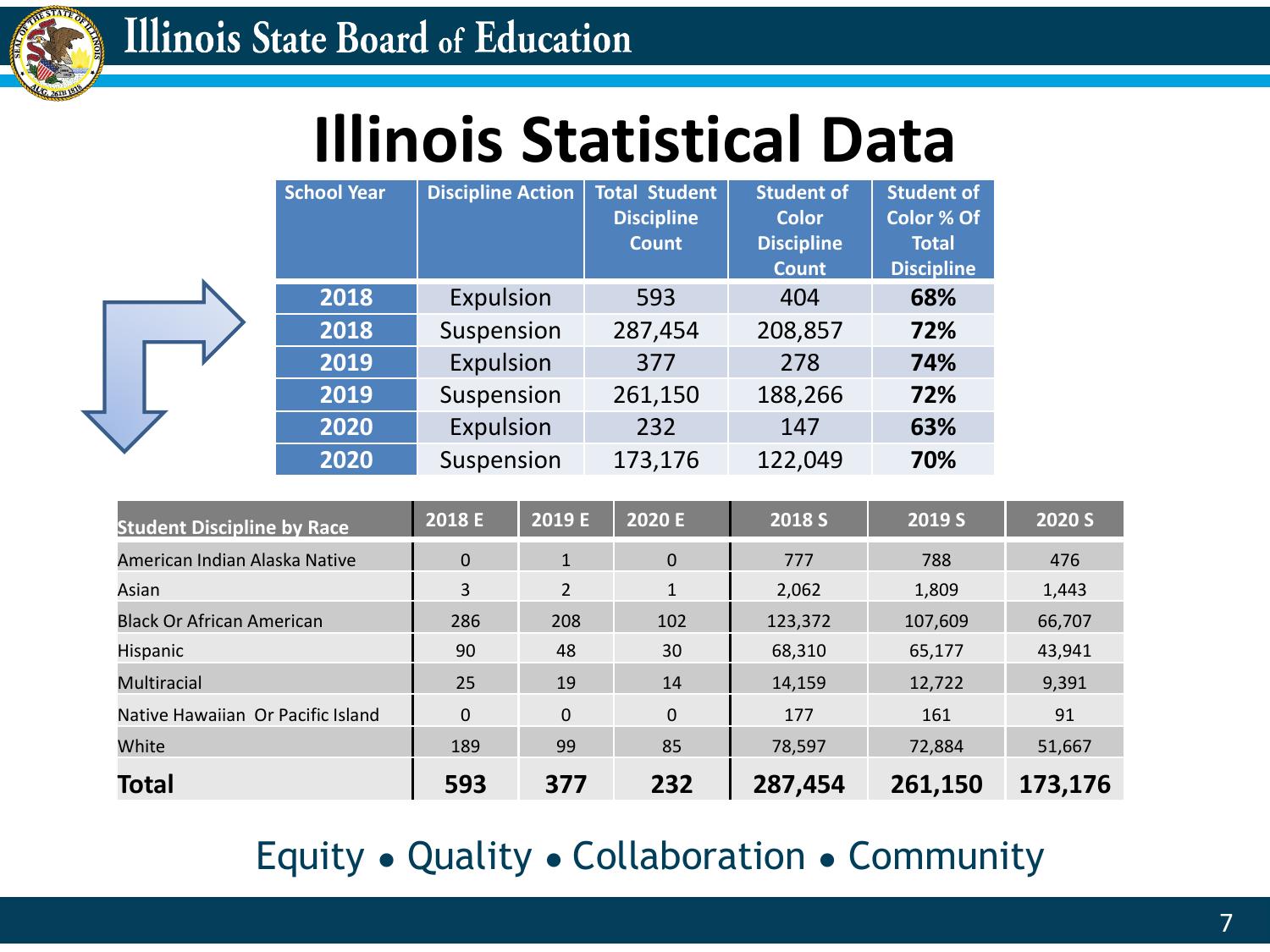

# **Background Legislation**

### Senate Bill 100 was signed into law in January 2015 as Public Act 099-0456 (Kindergarten -12th grade)

House Bill 2663 was signed into law in August 2017 as Public Act 100-0105 (Pre-School-5 years old)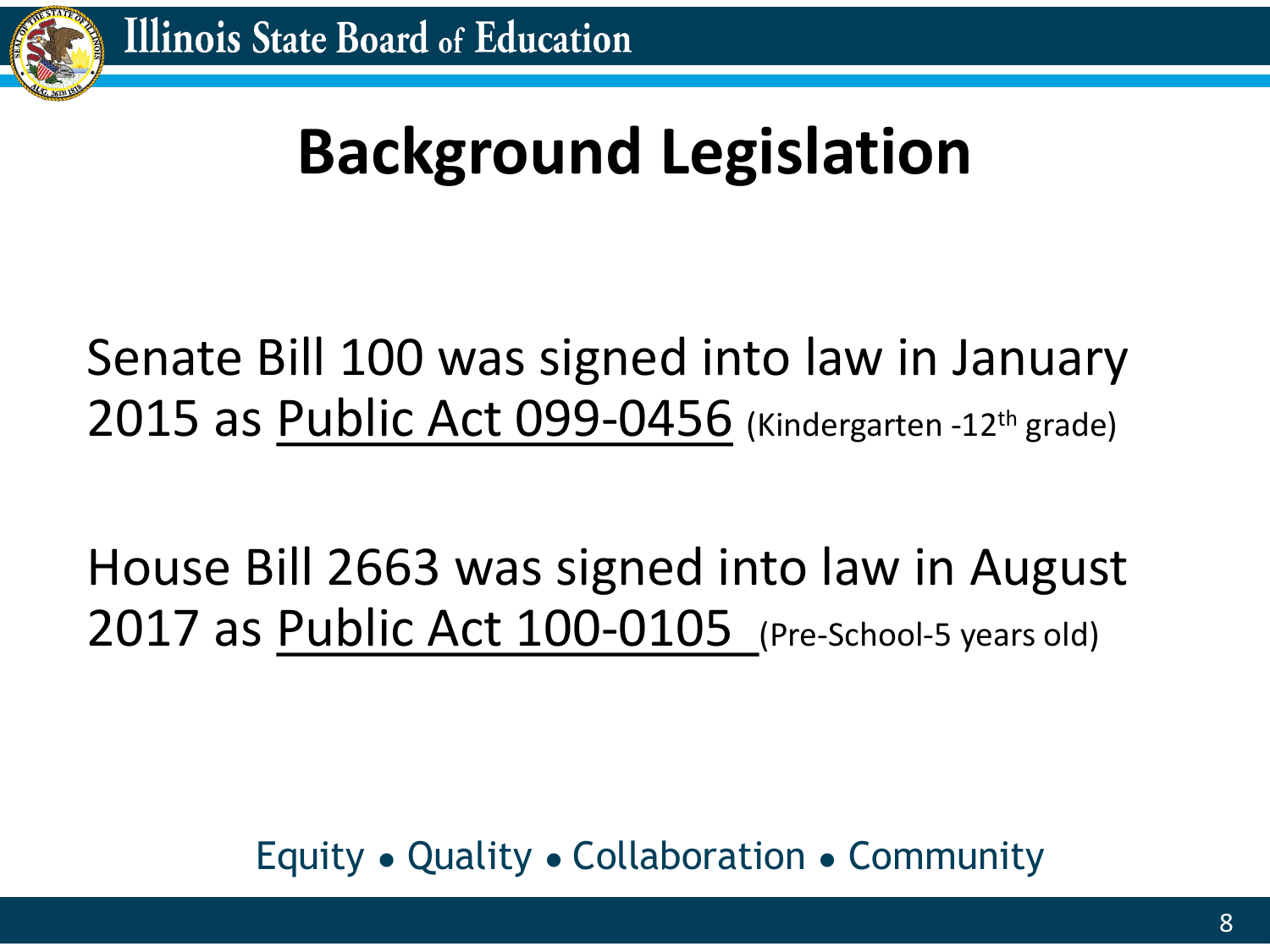

# **SB 100 Public Act 099-0456 Kindergarten - 12th grade**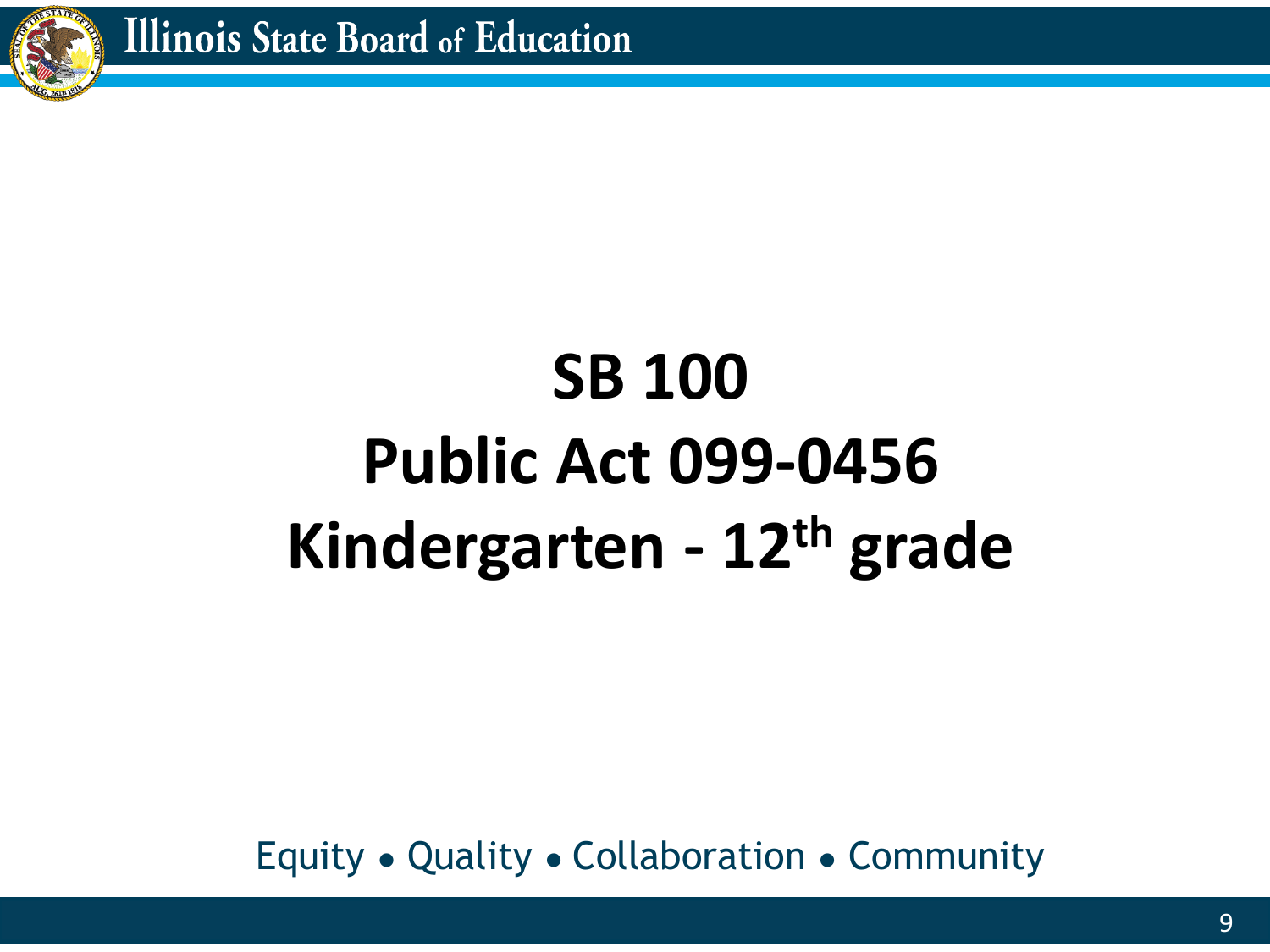

# **Educator Responsibility**

- Board approved parent-teacher advisory committee
- Policy guidelines on discipline, school searches and bullying prevention
- Policy notifications to parents within 15 days of school start or student transfer
- Policy notification to students including in school time for review
- Board annual policy review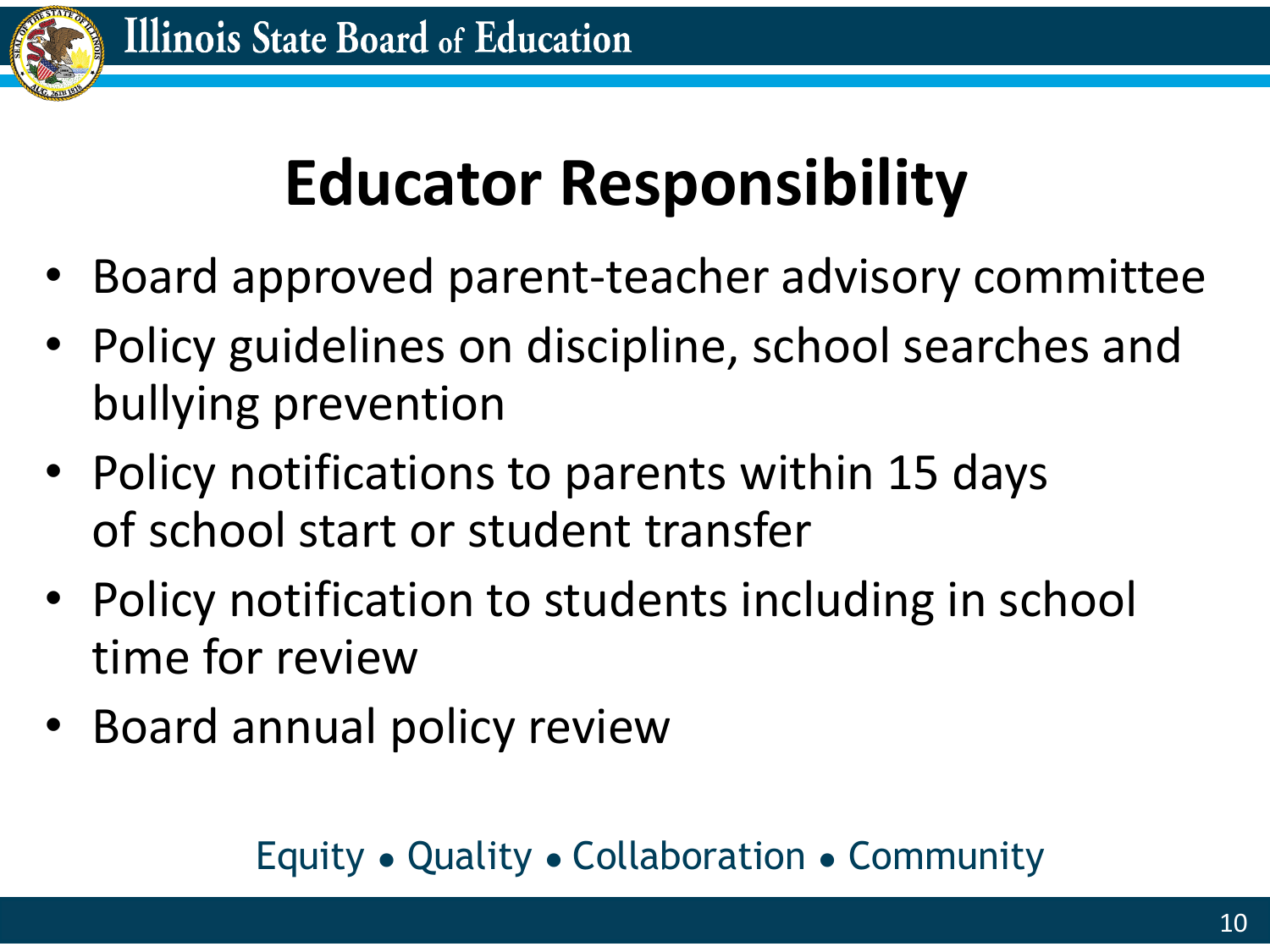

### **Educator Responsibility Cont…**

- Zero Tolerance as previously defined is prohibited
- Suspension & Expulsions occurs only after parent notification and conference
- Suspension maximum is 10 days from school and/or bus
- Students must be offered support services if suspended for longer than 4 days
- Expulsion can not be longer than two years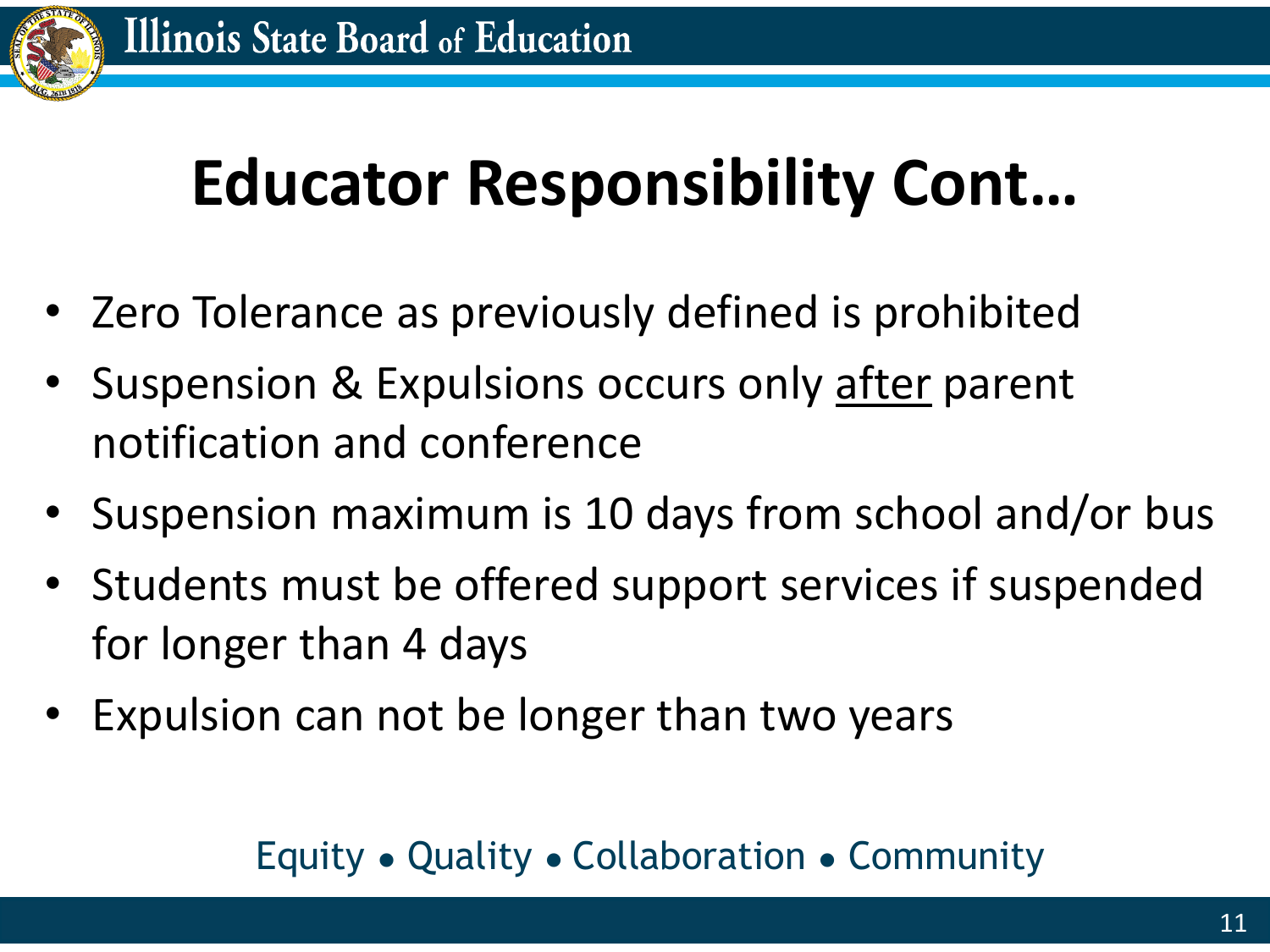

# **Parent/Guardian Notification**

- All suspension and expulsion must be immediately reported shall be reported immediately to the parent or legal guardian to appear at a meeting of the board, or with a hearing officer appointed by it, to discuss their child's behavior
- Such request shall be made by registered or certified mail and shall state the time, place and purpose of the meeting
- The board, or a hearing officer appointed by it, at such meeting shall state the reasons for dismissal and date on which the expulsion is to become effective
- If a hearing officer is appointed by the board, he shall report to the board a written summary of the evidence heard at the meeting and the board acts to expel a pupil, the written expulsion decision, details the specific reasons why removing the pupil from the learning environment is in the best interest of the school with specific duration of the expulsion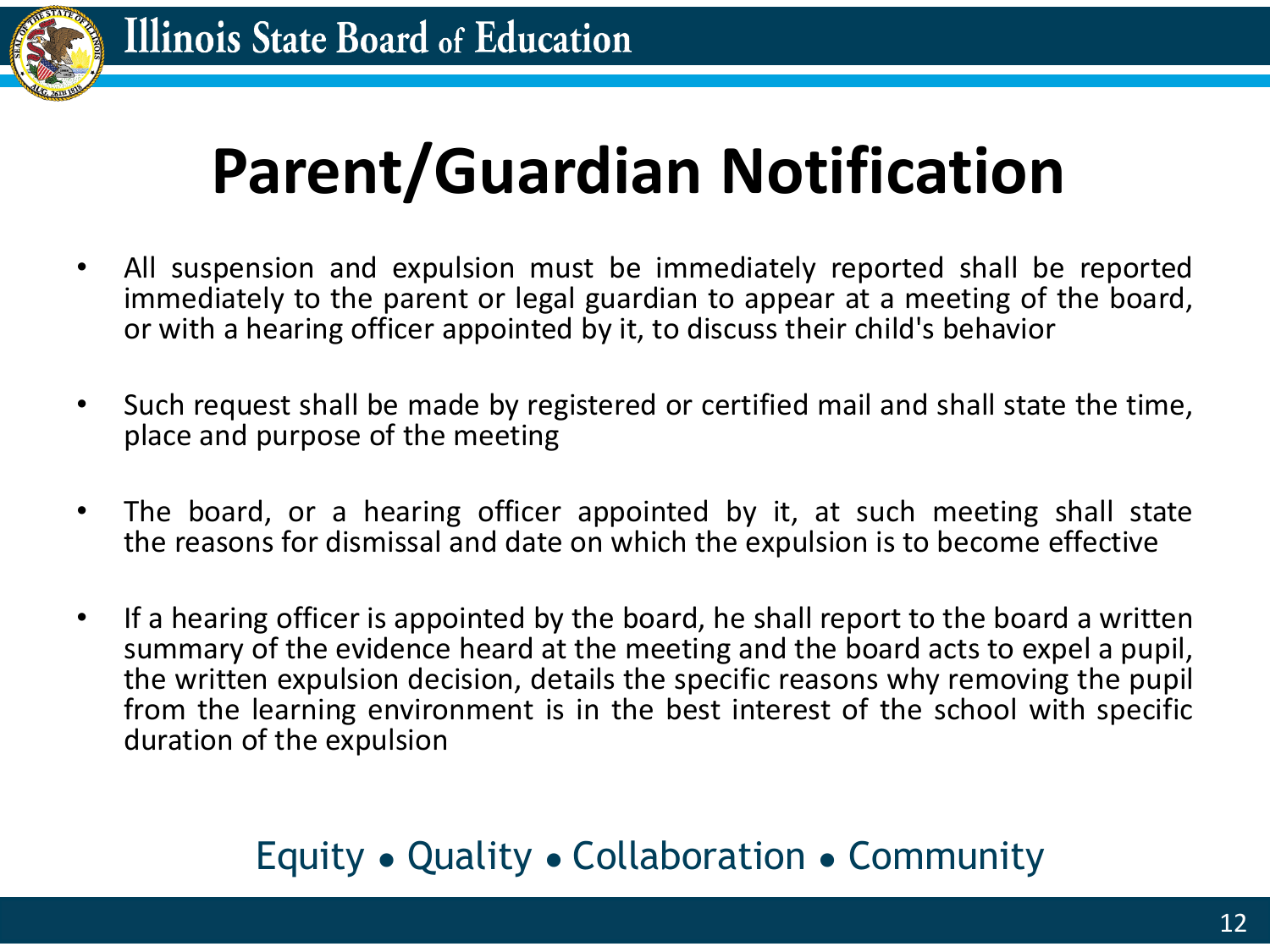

# **Parent/Guardian Rights**

- To be immediately informed of a student infraction
- To be given an opportunity to meet with school and board members
- To be provide resources for suspensions longer than four days
- To be provided resources to support their student in becoming behaviorally compliant with school code and expectations
- To know students can not be suspended for more than 10 days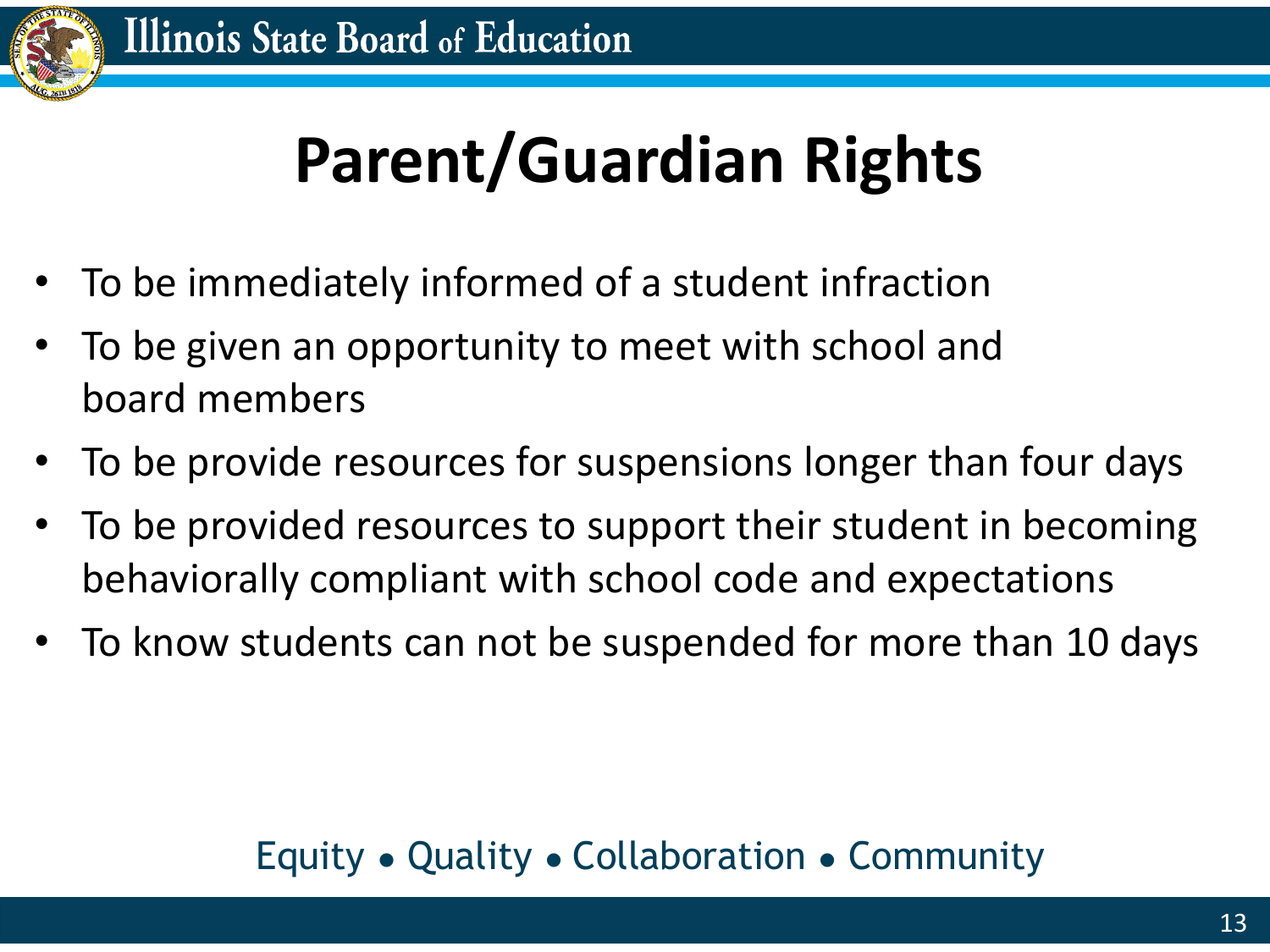

### **SB 100 Suspension/Expulsion Resources Kindergarten - 12th grade**

- [Illinois Principals-SB100-](http://connect.ilprincipals.org/blogs/alison-maley/2016/02/11/sb-100-and-alternatives-to-exclusionary-discipline) Discipline Alternatives
- ISBE Student Care [School Discipline Resources](https://www.isbe.net/discipline)
- ISBE- [Suspension and Expulsion Reporting Requirements](https://www.isbe.net/discipline)
- **[ISBE Expulsion, suspension and truancy data](https://www.isbe.net/Pages/Expulsions-Suspensions-and-Truants-by-District.aspx)**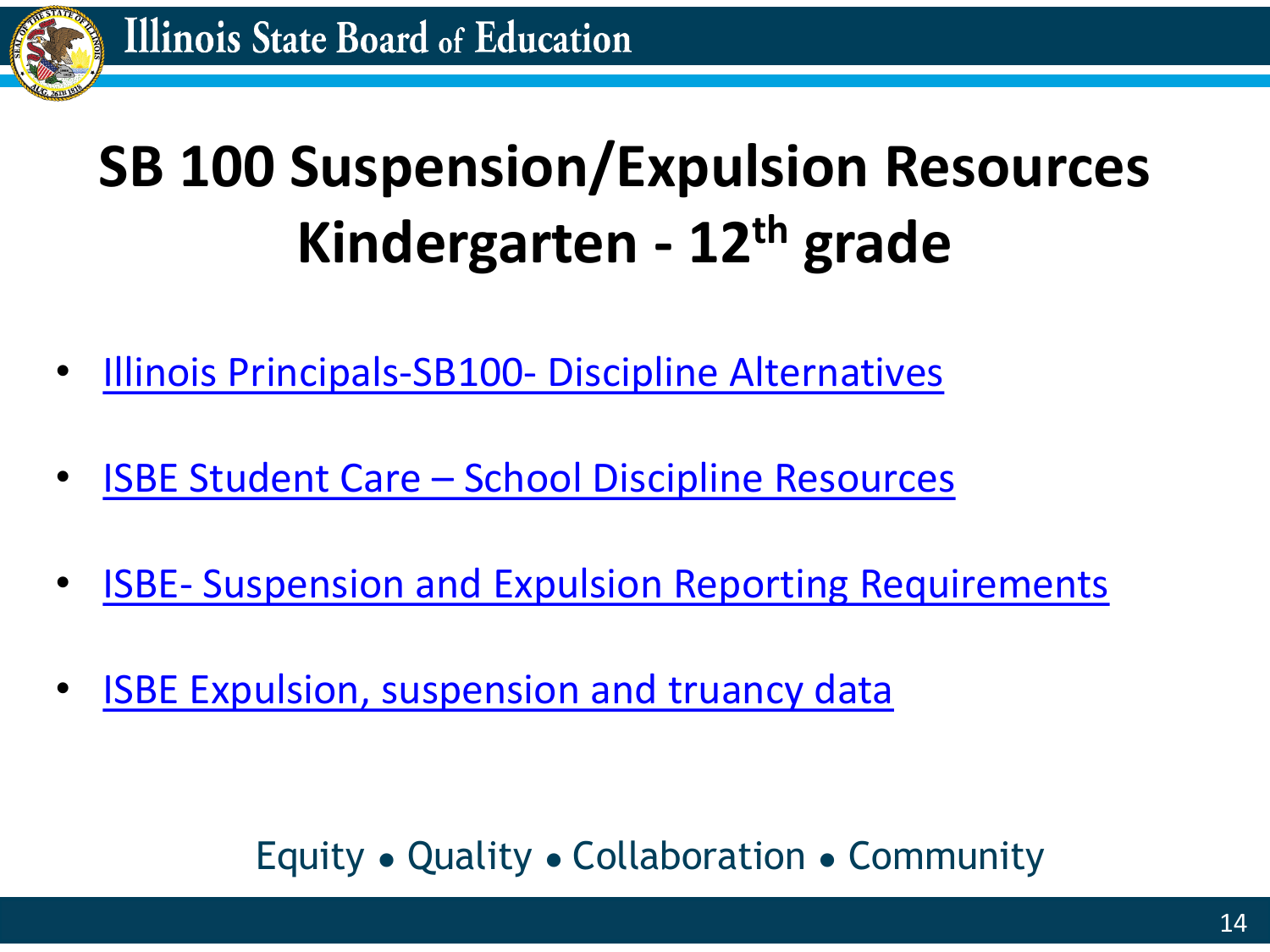

### **HB 2663 Public Act 100-0105 Birth - 5 years old Early Childhood Education**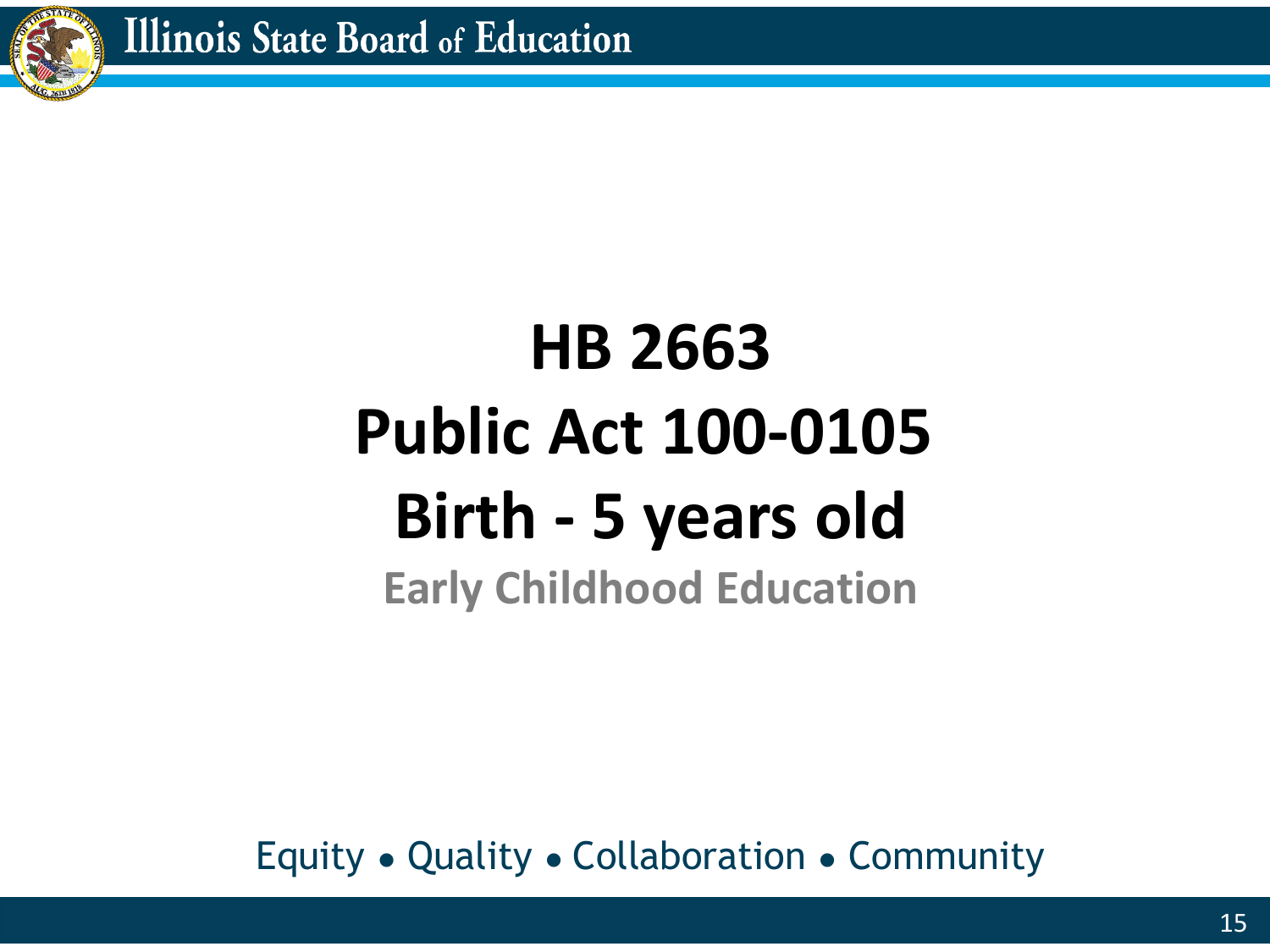

### **Educator Responsibility**

- Engage interventions: including observations, communication with parent/guardians, exhaust available resources including developmental screenings, referrals, and consultation with educational professionals
- Provide evidence that all available interventions and supports recommended by a qualified professional have been exhausted
- Determine through professional judgment that program transition is necessary
- Create an appropriate transition plan
- Maintain parent/guardian communications throughout process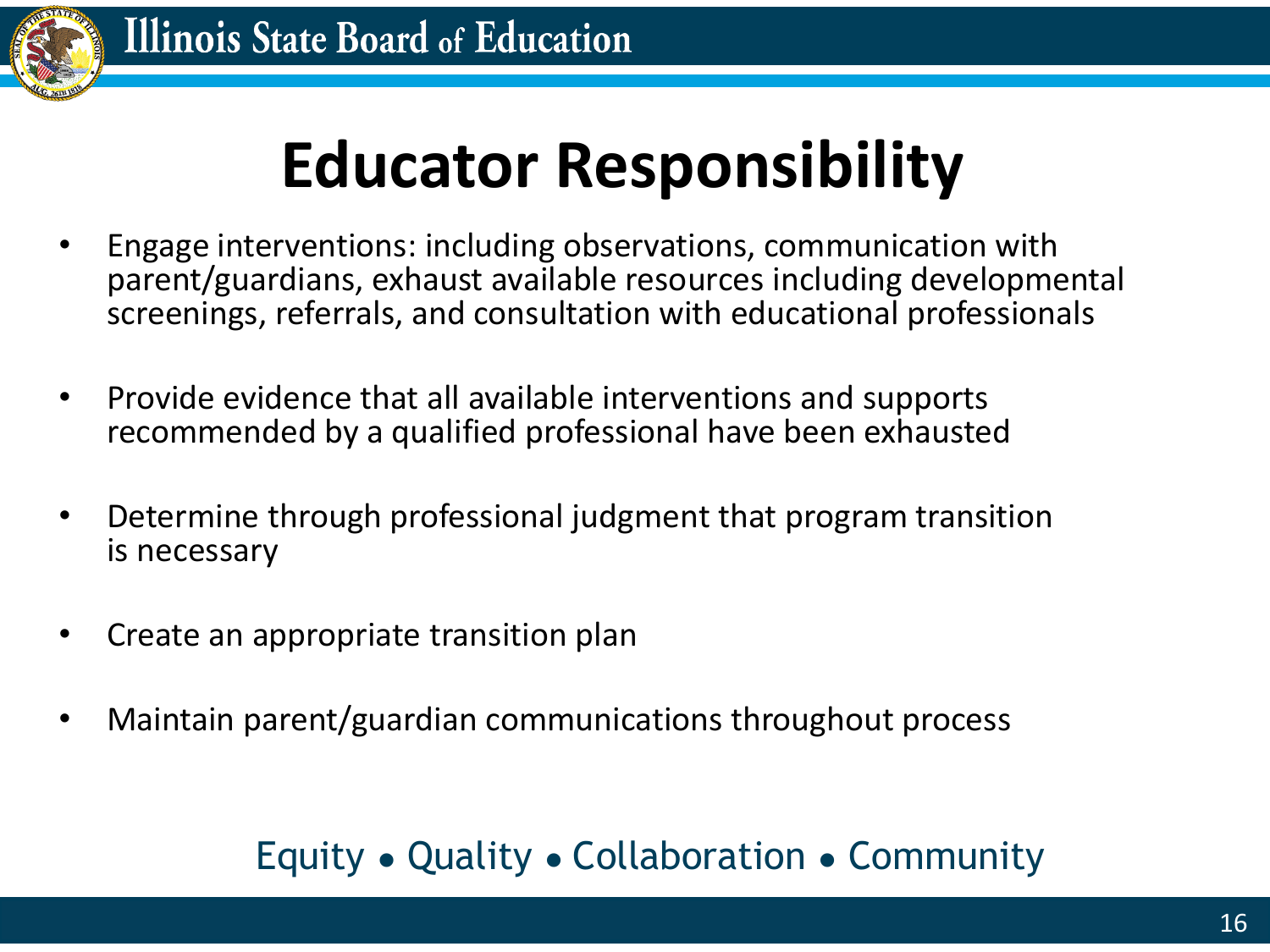

### **Educator Responsibility Cont…**

- Prohibits removal of Early Childhood students from programs without due process (proper documentation, interventions and planned transitions)
- Ensure Early Childhood Professionals have resources needed to support children's Social and Emotional Health and to address challenging behaviors
- Early Childhood Professionals develop systems to track due process that may lead to suspensions or expulsions of early childhood students
- Any suspension and expulsion shall be reported immediately to the parent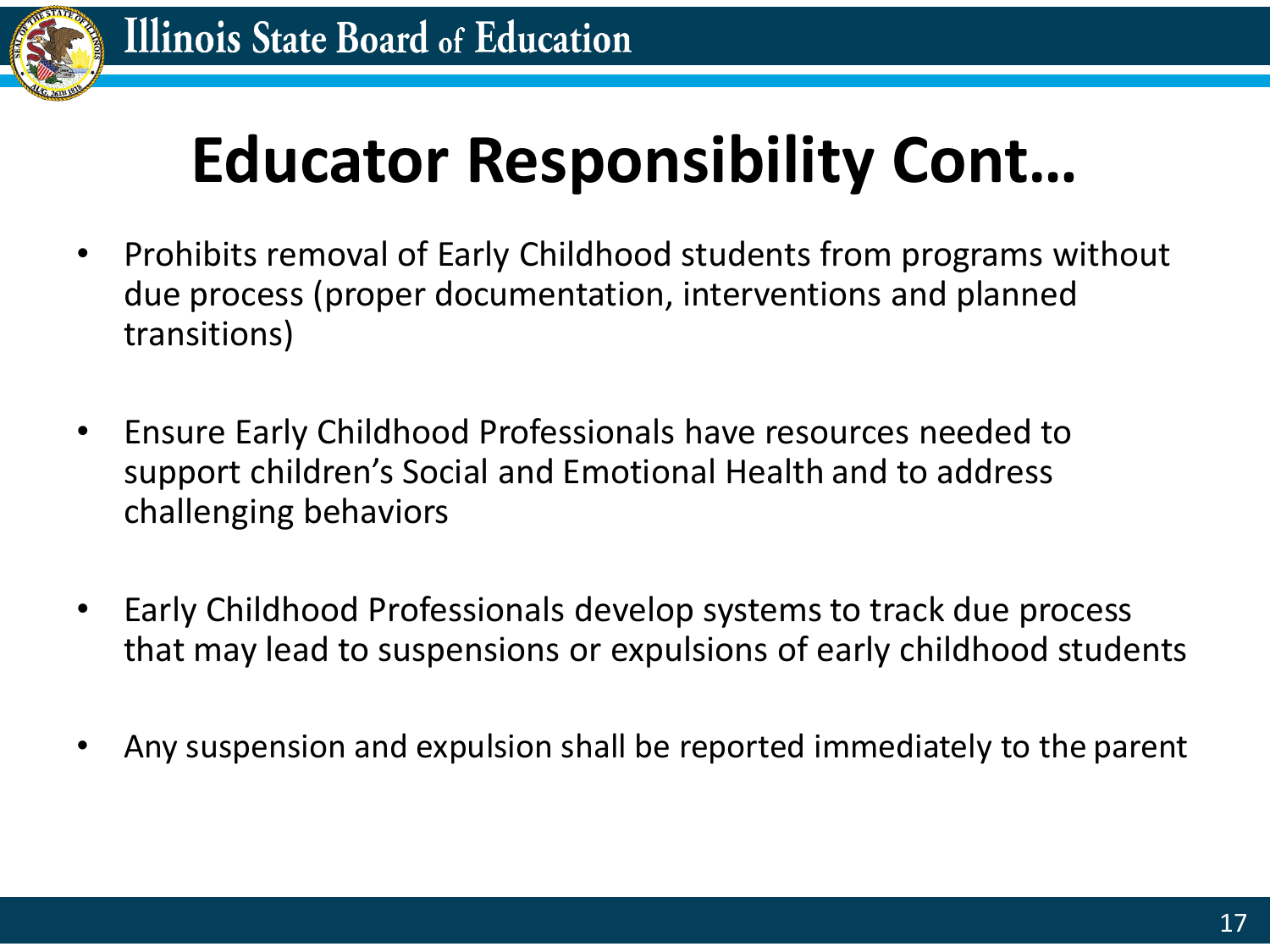

## **ISBE Responsibility**

- Provide grant resources that allows early childhood parental training programs for parents of children Birth to Five
- Ensure grant resources supplement and not supplant funds received from any other source
- Oversee appropriately qualified personnel are employed for early childhood parental training programs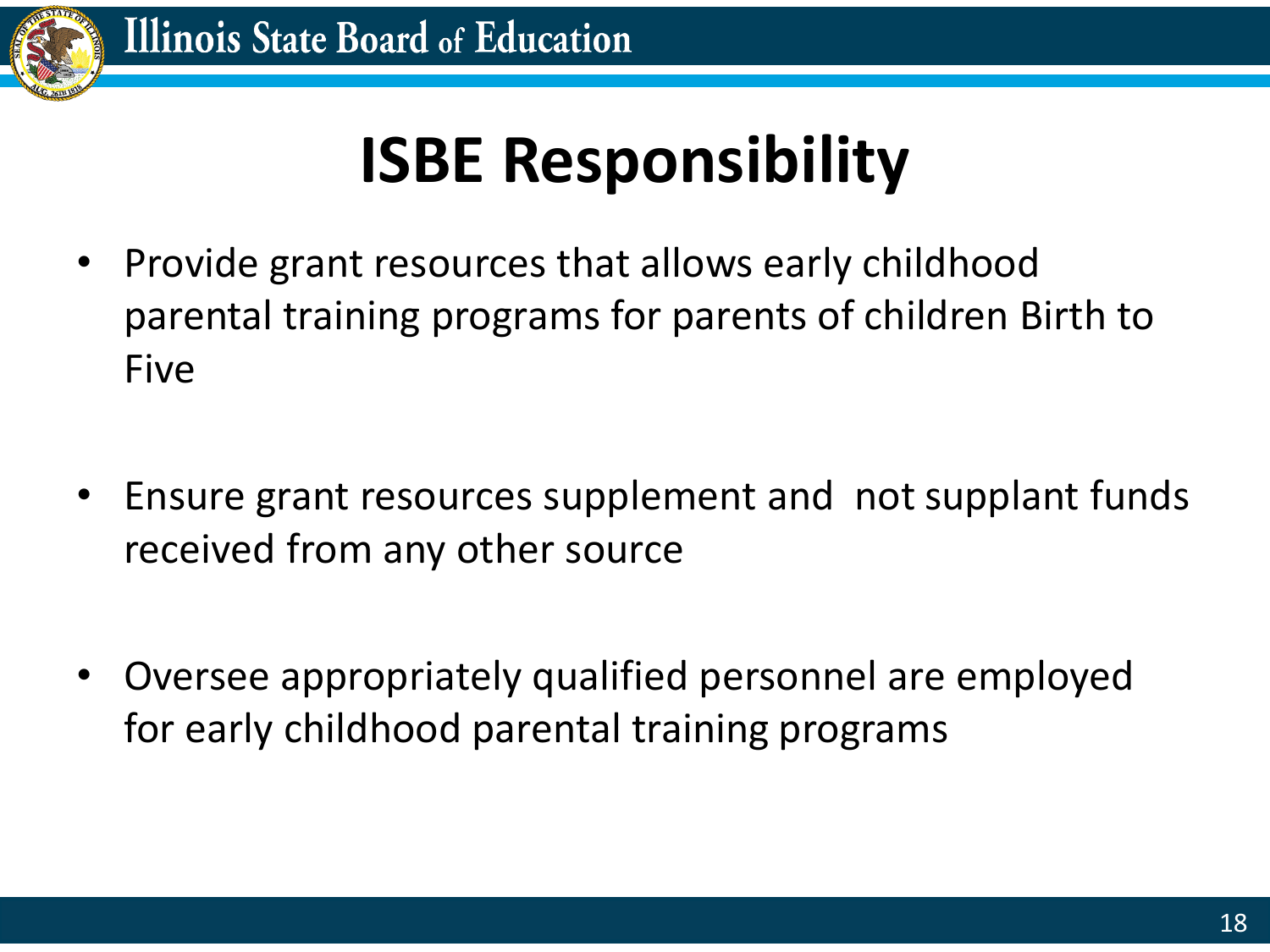

# **Parent/Guardian Rights**

- Any suspension shall be reported immediately to the parent or guardian of a pupil along with a full statement of the reasons
- Expulsion shall take place only after the parent/guardian have been requested to appear at a meeting with the board/hearing officer to discuss child's behavior
- Such request shall be made by registered or certified mail and shall state the time, place, and purpose
- The board shall state the reasons for dismissal and the date the expulsion becomes effective
- If the board acts to expel a pupil, the written expulsion decision shall detail the specific reasons for the removal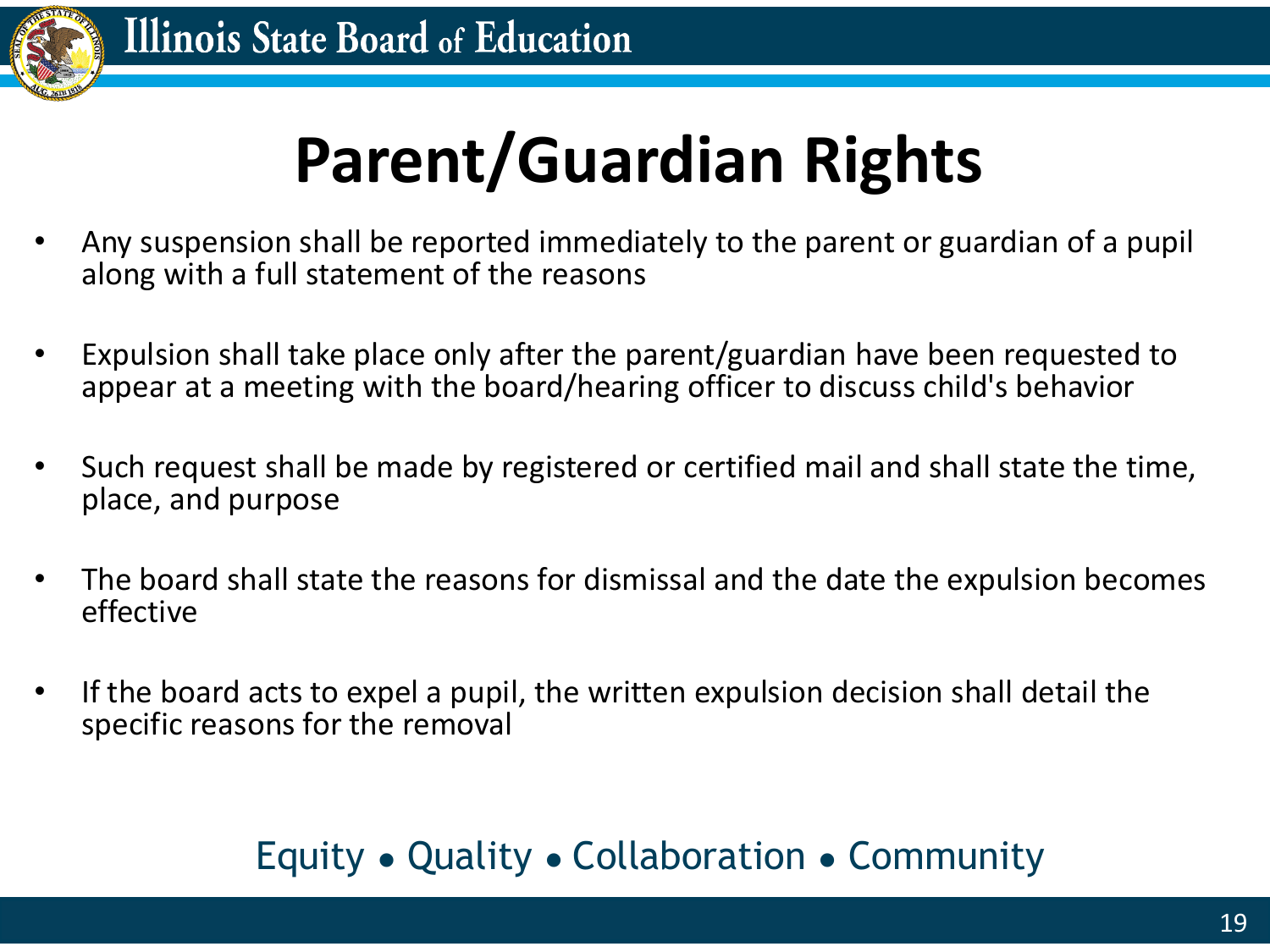

### **HB 2663-Suspension/Expulsion Resources Birth-5 years old: Early Childhood Education**

- [Early Childhood Education Resources to decrease suspension &](https://www2.illinois.gov/sites/OECD/Documents/Best%20Practice%20Resources%20for%20Suspension%20and%20Expulsion%20in%20Early%20Childhood%20Education.pdf) expulsion
- [University of Illinois-Chicago Report of Early Childhood Legislation](https://today.uic.edu/report-on-new-illinois-law-addressing-early-childhood-expulsions)
- [Guidance and Challenging Behavior/NAEYCE](https://www.naeyc.org/resources/topics/guidance-and-challenging-behaviors)
- [Addressing Early Childhood Emotional and Behavioral Problems/AAP](https://pediatrics.aappublications.org/content/138/6/e20163025)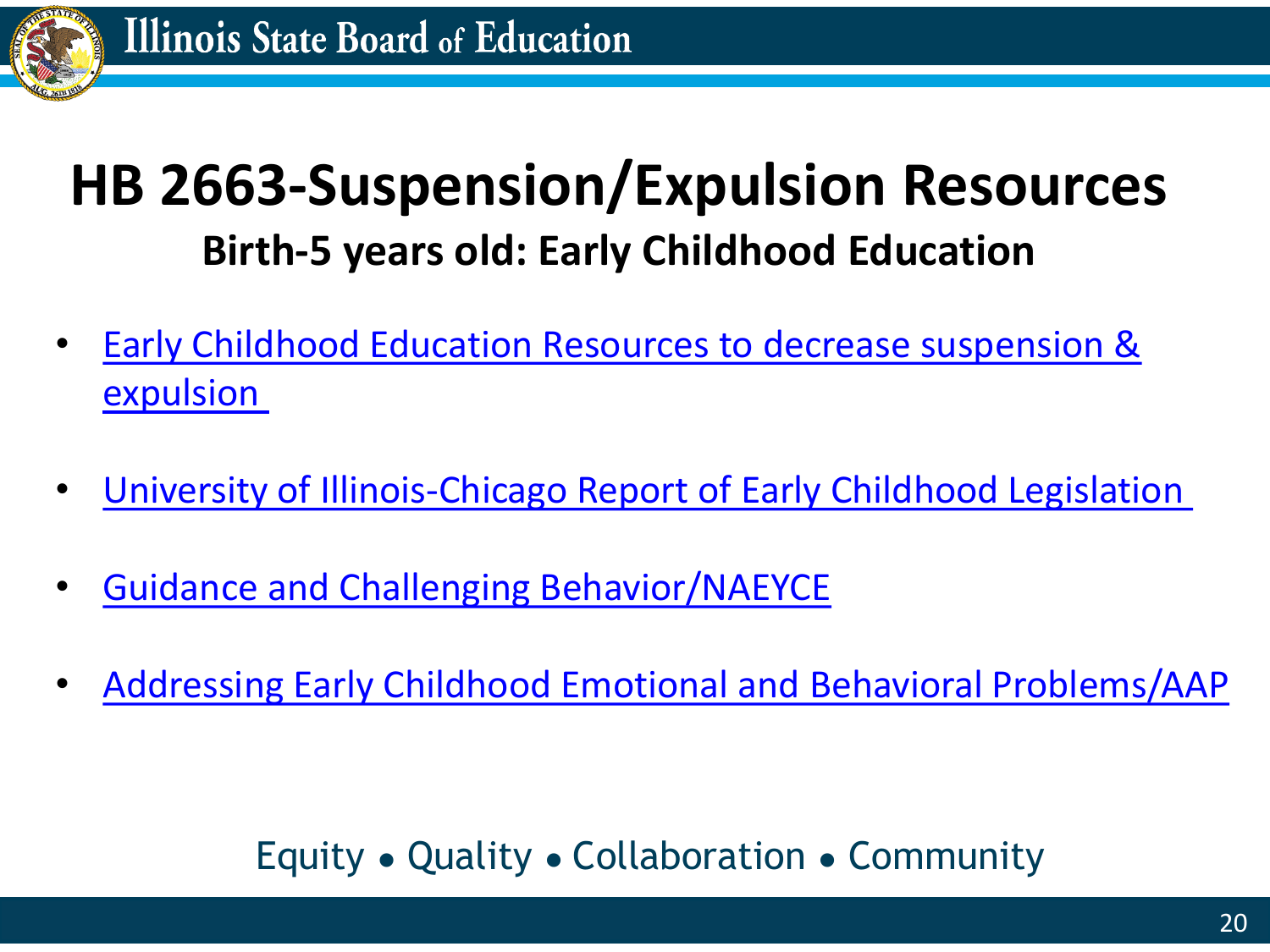

### **Thank You**

Education is for improving the lives of others and for leaving your community and world better than you found it. *~Marian Wright Edelman*

If You are planning for a year, sow rice; if you are planning for a decade, plant trees; if you are planning for a lifetime, educate people.

*~Chinese Proverb*

The highest result of education is tolerance. *~ Hellen Keller*